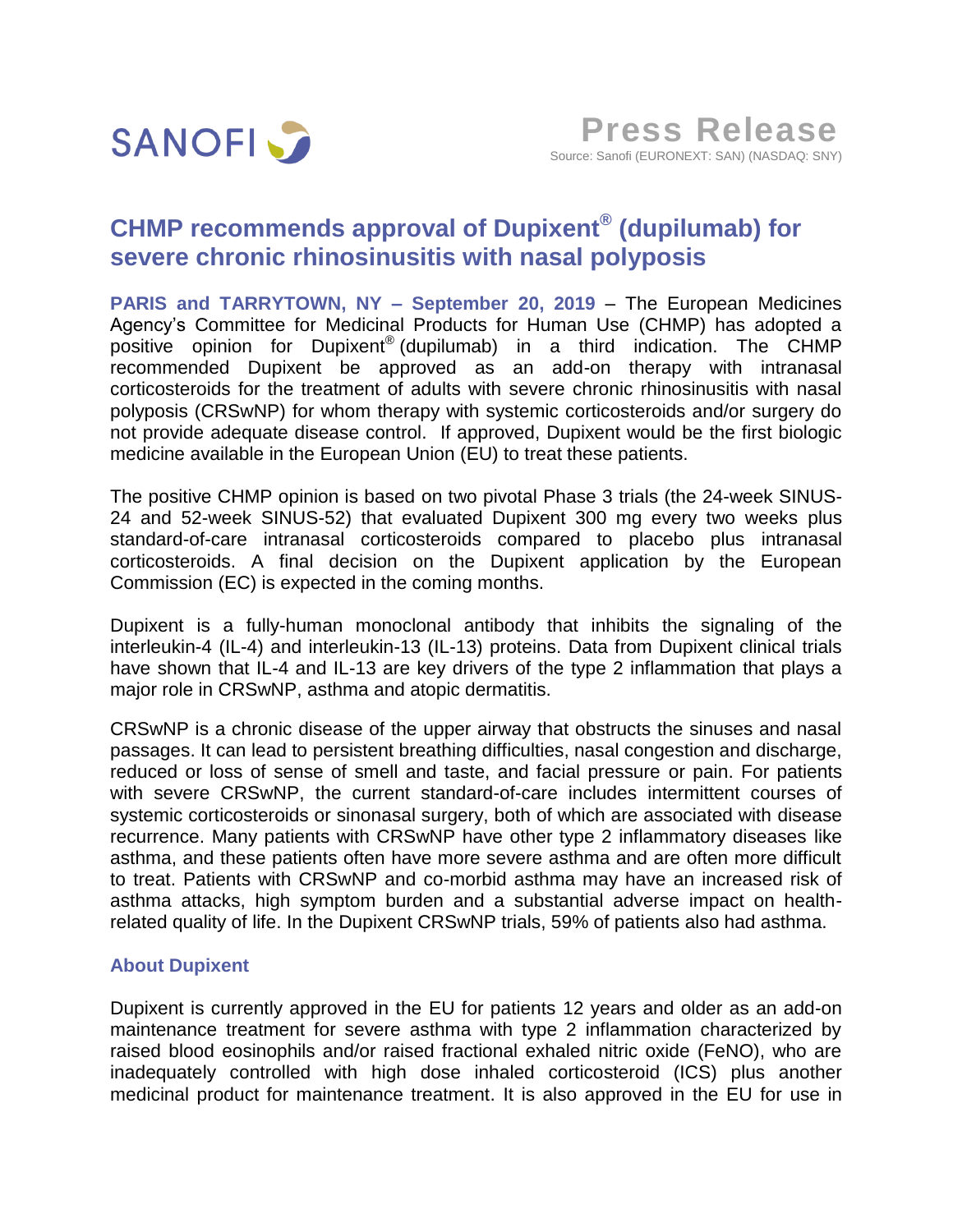patients 12 years and older with moderate-to-severe atopic dermatitis who are candidates for systemic therapy.

Outside of the EU, Dupixent is approved for use in specific patients with moderate-tosevere atopic dermatitis and certain patients with asthma in a number of other countries around the world, including the U.S. and Japan. Dupixent is also approved in the U.S. for use with other medicines to treat CRSwNP in adults whose disease is not controlled.

## **Dupilumab Development Program**

In addition to the currently approved indications, Sanofi and Regeneron are also studying dupilumab in a broad range of clinical development programs for diseases driven by allergic and other type 2 inflammation, including pediatric asthma (6 to 11 years of age, Phase 3), pediatric atopic dermatitis (6 months to 5 years of age, Phase 2/3 and 6 to 11 years of age, Phase 3), eosinophilic esophagitis (Phase 2/3), chronic obstructive pulmonary disease (Phase 3) and food and environmental allergies (Phase 2). Dupilumab is also being studied in combination with REGN3500 (SAR440340), which targets IL-33. These potential uses are investigational and the safety and efficacy have not been evaluated by any regulatory authority.

Dupilumab is being jointly developed by Sanofi and Regeneron under a global collaboration agreement.

## **About Regeneron**

Regeneron (NASDAQ: REGN) is a leading biotechnology company that invents life-transforming medicines for people with serious diseases. Founded and led for 30 years by physician-scientists, our unique ability to repeatedly and consistently translate science into medicine has led to seven FDAapproved treatments and numerous product candidates in development, all of which were homegrown in our laboratories. Our medicines and pipeline are designed to help patients with eye disease, allergic and inflammatory diseases, cancer, cardiovascular and metabolic diseases, infectious diseases, pain and rare diseases.

Regeneron is accelerating and improving the traditional drug development process through our proprietary *VelociSuite®* technologies, such as *VelocImmune®* which produces optimized fully-human antibodies, and ambitious research initiatives such as the Regeneron Genetics Center, which is conducting one of the largest genetics sequencing efforts in the world.

For additional information about the company, please visit [www.regeneron.com](http://www.regeneron.com/) or follow @Regeneron on Twitter.

## **About Sanofi**

Sanofi is dedicated to supporting people through their health challenges. We are a global biopharmaceutical company focused on human health. We prevent illness with vaccines, provide innovative treatments to fight pain and ease suffering. We stand by the few who suffer from rare diseases and the millions with long-term chronic conditions.

With more than 100,000 people in 100 countries, Sanofi is transforming scientific innovation into healthcare solutions around the globe.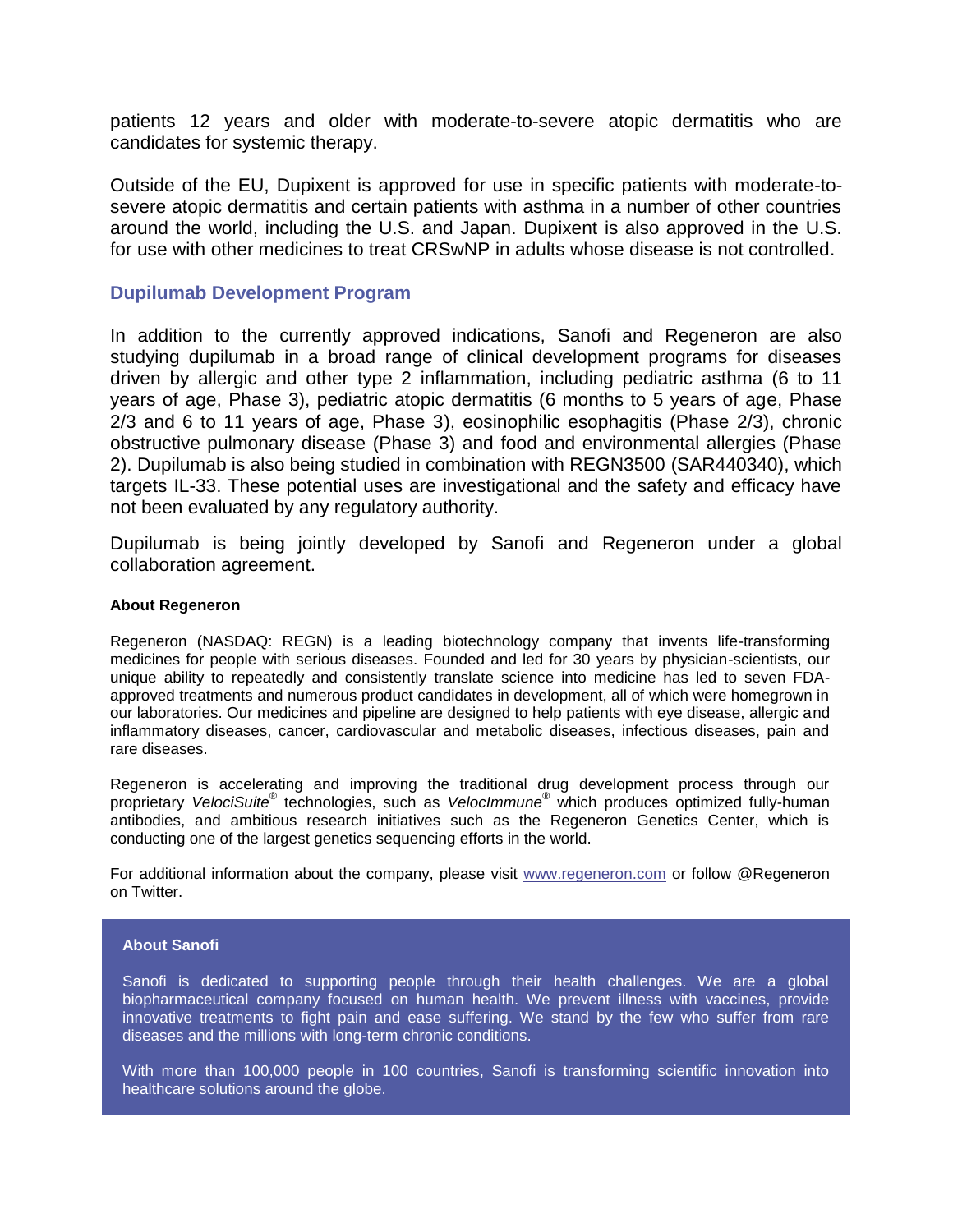#### Sanofi, Empowering Life

**Sanofi Media Relations Contact** Ashleigh Koss Tel.: +1 (908) 981-8745 Ashleigh.Koss@sanofi.com

**Regeneron Media Relations Contact** Sharon Chen Tel.: +1 (914) 847-5018 [Sharon.Chen@regeneron.com](mailto:Sharon.Chen@regeneron.com)

#### **Sanofi Investor Relations Contact** George Grofik Tel.: +33 (0)1 53 77 45 45 [ir@sanofi.com](mailto:ir@sanofi.com)

**Regeneron Investor Relations Contact** Justin Holko Tel.: +1 (914) 847-7786 [Justin.Holko@regeneron.com](mailto:Justin.Holko@regeneron.com)

#### *Sanofi Forward-Looking Statements*

*This press release contains forward-looking statements as defined in the Private Securities Litigation Reform Act of 1995, as amended. Forward-looking statements are statements that are not historical facts. These statements include projections and estimates regarding the marketing and other potential of the product, or regarding potential future revenues from the product. Forward-looking statements are generally identified by the words "expects", "anticipates", "believes", "intends", "estimates", "plans" and similar expressions. Although Sanofi's management believes that the expectations reflected in such forward-looking statements are reasonable, investors are cautioned that forward-looking information and statements are subject to various risks*  and uncertainties, many of which are difficult to predict and generally beyond the control of Sanofi, that could cause actual *results and developments to differ materially from those expressed in, or implied or projected by, the forward-looking information*  and statements. These risks and uncertainties include among other things, unexpected regulatory actions or delays, or *government regulation generally, that could affect the availability or commercial potential of the product, the absence of guarantee that the product will be commercially successful, the uncertainties inherent in research and development, including future clinical data and analysis of existing clinical data relating to the product, including post marketing, unexpected safety, quality or manufacturing issues, competition in general, risks associated with intellectual property and any related future litigation*  and the ultimate outcome of such litigation, and volatile economic conditions, as well as those risks discussed or identified in the *public filings with the SEC and the AMF made by Sanofi, including those listed under "Risk Factors" and "Cautionary Statement Regarding Forward-Looking Statements" in Sanofi's annual report on Form 20-F for the year ended December 31, 2018. Other than as required by applicable law, Sanofi does not undertake any obligation to update or revise any forward-looking information or statements.*

#### *Regeneron Forward-Looking Statements and Use of Digital Media*

*This press release includes forward-looking statements that involve risks and uncertainties relating to future events and the future performance of Regeneron Pharmaceuticals, Inc. ("Regeneron" or the "Company"), and actual events or results may differ materially from these forward-looking statements. Words such as "anticipate," "expect," "intend," "plan," "believe," "seek," "estimate," variations of such words, and similar expressions are intended to identify such forward-looking statements, although not all forward-looking statements contain these identifying words. These statements concern, and these risks and uncertainties*  include, among others, the nature, timing, and possible success and therapeutic applications of Regeneron's products, product *candidates, and research and clinical programs now underway or planned, including without limitation Dupixent® (dupilumab) Injection; the impact of the opinion adopted by the European Medicines Agency's Committee for Medicinal Products for Human Use discussed in this press release on the European Commission's decision regarding the application for Dupixent as an add-on therapy with intranasal corticosteroids for the treatment of adults with severe chronic rhinosinusitis with nasal polyposis (CRSwNP) for whom therapy with systemic corticosteroids and/or surgery do not provide adequate disease control; the*  likelihood, timing, and scope of possible regulatory approval and commercial launch of Regeneron's late-stage product *candidates and new indications for marketed products, including possible regulatory approval of Dupixent in the European Union discussed in this press release and possible regulatory approval of Dupixent in other jurisdictions and indications (such as for the treatment of pediatric asthma and pediatric atopic dermatitis, eosinophilic esophagitis, chronic obstructive pulmonary*  disease, food and environmental allergies, and other potential indications (as well as in combination with REGN3500)); *unforeseen safety issues resulting from the administration of products and product candidates (such as dupilumab) in patients, including serious complications or side effects in connection with the use of Regeneron's product candidates in clinical trials; ongoing regulatory obligations and oversight impacting Regeneron's marketed products (such as Dupixent), research and clinical programs, and business, including those relating to patient privacy; determinations by regulatory and administrative governmental authorities which may delay or restrict Regeneron's ability to continue to develop or commercialize Regeneron's products and product candidates, including without limitation dupilumab; the availability and extent of reimbursement of the Company's products (such as Dupixent) from third-party payers, including private payer healthcare and insurance programs, health maintenance organizations, pharmacy benefit management companies, and government programs such as Medicare and Medicaid; coverage and reimbursement determinations by such payers and new policies and procedures adopted by such payers; uncertainty of market acceptance and commercial success of Regeneron's products and product candidates (such as Dupixent) and the impact of studies (whether conducted by Regeneron or others and whether mandated or voluntary) on the commercial success of any such products and product candidates; competing drugs and product candidates that may be superior to Regeneron's products and product candidates; the extent to which the results from the research and development programs conducted by Regeneron or its collaborators may be replicated in other studies and lead to therapeutic applications;* the ability of Regeneron to manufacture and manage supply chains for multiple products and product candidates; the ability of